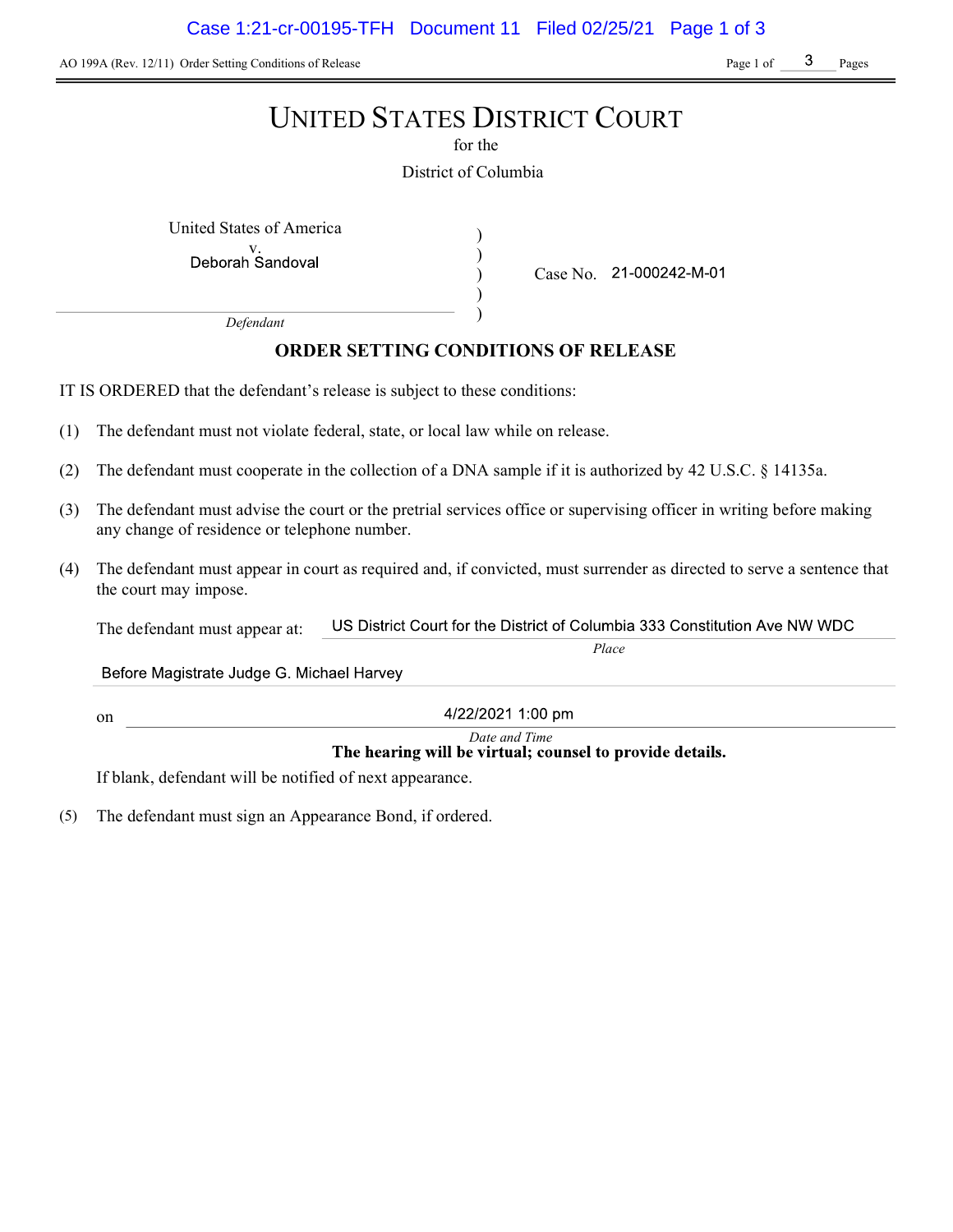AO 199B (Rev. 12/11) Additional Conditions of Release Page 2 of 3 Pages

### ADDITIONAL CONDITIONS OF RELEASE

IT IS FURTHER ORDERED that the defendant's release is subject to the conditions marked below:

( ) (6) The defendant is placed in the custody of:

| Person or organization |  |  |
|------------------------|--|--|
|                        |  |  |

Address (only if above is an organization) City and state Tel. No.

who agrees to (a) supervise the defendant, (b) use every effort to assure the defendant's appearance at all court proceedings, and (c) notify the court immediately if the defendant violates a condition of release or is no longer in the custodian's custody.

|                       |  | Signed:                                                                                                                                                                                                        |
|-----------------------|--|----------------------------------------------------------------------------------------------------------------------------------------------------------------------------------------------------------------|
|                       |  | Custodian<br>Date                                                                                                                                                                                              |
| $(\mathsf{X})$<br>(7) |  | The defendant must:                                                                                                                                                                                            |
|                       |  | ( × ) (a) submit to supervision by and report for supervision to the PSA of DC weekly by phone (below)                                                                                                         |
|                       |  | $(202)$ 442-1000, no later than<br>telephone number                                                                                                                                                            |
|                       |  | (b) continue or actively seek employment.                                                                                                                                                                      |
|                       |  | (c) continue or start an education program.                                                                                                                                                                    |
|                       |  | (d) surrender any passport to:                                                                                                                                                                                 |
|                       |  | (e) not obtain a passport or other international travel document.                                                                                                                                              |
|                       |  | x ) (f) abide by the following restrictions on personal association, residence, or travel: Defendant to notify PSA in advance of all                                                                           |
|                       |  | travel outside of the Southern District of Iowa. Court must approve travel outside of the continental U.S.                                                                                                     |
|                       |  | (g) avoid all contact, directly or indirectly, with any person who is or may be a victim or witness in the investigation or prosecution,                                                                       |
|                       |  | including:                                                                                                                                                                                                     |
|                       |  |                                                                                                                                                                                                                |
|                       |  | (h) get medical or psychiatric treatment:                                                                                                                                                                      |
|                       |  |                                                                                                                                                                                                                |
|                       |  |                                                                                                                                                                                                                |
|                       |  | or the following purposes:                                                                                                                                                                                     |
|                       |  |                                                                                                                                                                                                                |
|                       |  | (j) maintain residence at a halfway house or community corrections center, as the pretrial services office or supervising officer considers                                                                    |
|                       |  | necessary.                                                                                                                                                                                                     |
|                       |  | (k) not possess a firearm, destructive device, or other weapon.                                                                                                                                                |
|                       |  | (1) not use alcohol (<br>$)$ at all $($<br>) excessively.                                                                                                                                                      |
|                       |  | ) (m) not use or unlawfully possess a narcotic drug or other controlled substances defined in 21 U.S.C. § 802, unless prescribed by a licensed                                                                 |
|                       |  | medical practitioner.                                                                                                                                                                                          |
|                       |  | ) (n) submit to testing for a prohibited substance if required by the pretrial services office or supervising officer. Testing may be used with random                                                         |
|                       |  | frequency and may include urine testing, the wearing of a sweat patch, a remote alcohol testing system, and/or any form of prohibited                                                                          |
|                       |  | substance screening or testing. The defendant must not obstruct, attempt to obstruct, or tamper with the efficiency and accuracy of prohibited                                                                 |
|                       |  | substance screening or testing.                                                                                                                                                                                |
|                       |  | ) (o) participate in a program of inpatient or outpatient substance abuse therapy and counseling if directed by the pretrial services office or                                                                |
|                       |  | supervising officer.                                                                                                                                                                                           |
|                       |  | (p) participate in one of the following location restriction programs and comply with its requirements as directed.                                                                                            |
|                       |  | (i) Curfew. You are restricted to your residence every day (<br>) from $\qquad \qquad$<br>to<br>$\alpha$ , or $($<br>) as                                                                                      |
|                       |  | directed by the pretrial services office or supervising officer; or<br>) (ii) Home Detention. You are restricted to your residence at all times except for employment; education; religious services; medical, |
|                       |  | substance abuse, or mental health treatment; attorney visits; court appearances; court-ordered obligations; or other activities                                                                                |
|                       |  | approved in advance by the pretrial services office or supervising officer; or                                                                                                                                 |
|                       |  | )(iii) Home Incarceration. You are restricted to 24-hour-a-day lock-down at your residence except for medical necessities and                                                                                  |
|                       |  | court appearances or other activities specifically approved by the court.                                                                                                                                      |
|                       |  | (q) submit to location monitoring as directed by the pretrial services office or supervising officer and comply with all of the program                                                                        |
|                       |  | requirements and instructions provided.                                                                                                                                                                        |
|                       |  | ) You must pay all or part of the cost of the program based on your ability to pay as determined by the pretrial services office or                                                                            |
|                       |  | supervising officer.                                                                                                                                                                                           |
|                       |  | (r) report as soon as possible, to the pretrial services office or supervising officer, every contact with law enforcement personnel, including                                                                |
|                       |  | arrests, questioning, or traffic stops.                                                                                                                                                                        |
|                       |  | (x) (s) Stay away from DC except for Court, PSA business, or to meet with Counsel. Verify your address with PSA.                                                                                               |
|                       |  | Do not possess unlawful firearms.                                                                                                                                                                              |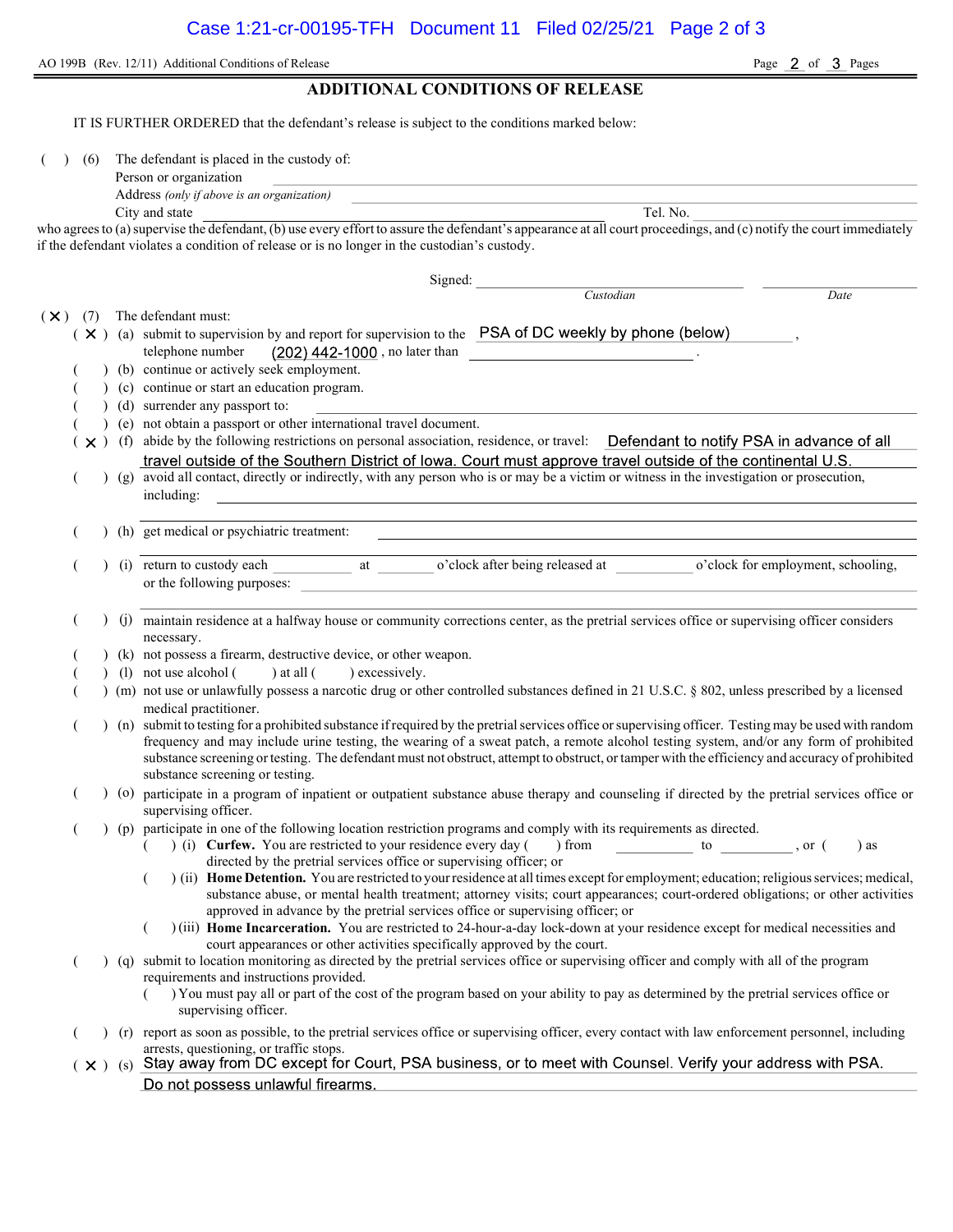#### ADVICE OF PENALTIES AND SANCTIONS

#### TO THE DEFENDANT:

#### YOU ARE ADVISED OF THE FOLLOWING PENALTIES AND SANCTIONS:

Violating any of the foregoing conditions of release may result in the immediate issuance of a warrant for your arrest, a revocation of your release, an order of detention, a forfeiture of any bond, and a prosecution for contempt of court and could result in imprisonment, a fine, or both.

While on release, if you commit a federal felony offense the punishment is an additional prison term of not more than ten years and for a federal misdemeanor offense the punishment is an additional prison term of not more than one year. This sentence will be consecutive (i.e., in addition to) to any other sentence you receive.

It is a crime punishable by up to ten years in prison, and a \$250,000 fine, or both, to: obstruct a criminal investigation; tamper with a witness, victim, or informant; retaliate or attempt to retaliate against a witness, victim, or informant; or intimidate or attempt to intimidate a witness, victim, juror, informant, or officer of the court. The penalties for tampering, retaliation, or intimidation are significantly more serious if they involve a killing or attempted killing.

If, after release, you knowingly fail to appear as the conditions of release require, or to surrender to serve a sentence,

- you may be prosecuted for failing to appear or surrender and additional punishment may be imposed. If you are convicted of: (1) an offense punishable by death, life imprisonment, or imprisonment for a term of fifteen years or more – you will be fined not more than \$250,000 or imprisoned for not more than 10 years, or both;
	- (2) an offense punishable by imprisonment for a term of five years or more, but less than fifteen years you will be fined not more than \$250,000 or imprisoned for not more than five years, or both;
	- (3) any other felony you will be fined not more than \$250,000 or imprisoned not more than two years, or both;
	- (4) a misdemeanor you will be fined not more than \$100,000 or imprisoned not more than one year, or both.

A term of imprisonment imposed for failure to appear or surrender will be consecutive to any other sentence you receive. In addition, a failure to appear or surrender may result in the forfeiture of any bond posted.

#### Acknowledgment of the Defendant

I acknowledge that I am the defendant in this case and that I am aware of the conditions of release. I promise to obey all conditions of release, to appear as directed, and surrender to serve any sentence imposed. I am aware of the penalties and sanctions set forth above.

Acknowledged on the record 2/25/2021

Defendant's Signature

City and State

#### Directions to the United States Marshal

 $($   $J)$  The defendant is ORDERED released after processing.

The United States marshal is ORDERED to keep the defendant in custody until notified by the clerk or judge that the defendant has posted bond and/or complied with all other conditions for release. If still in custody, the defendant must be produced before the appropriate judge at the time and place specified.

pot - Meinaux

Date:

2/25/2021

Nunc pro tunc

Judicial Officer's Signature

Robin M. Meriweather, U.S. Magistrate Judge

Printed name and title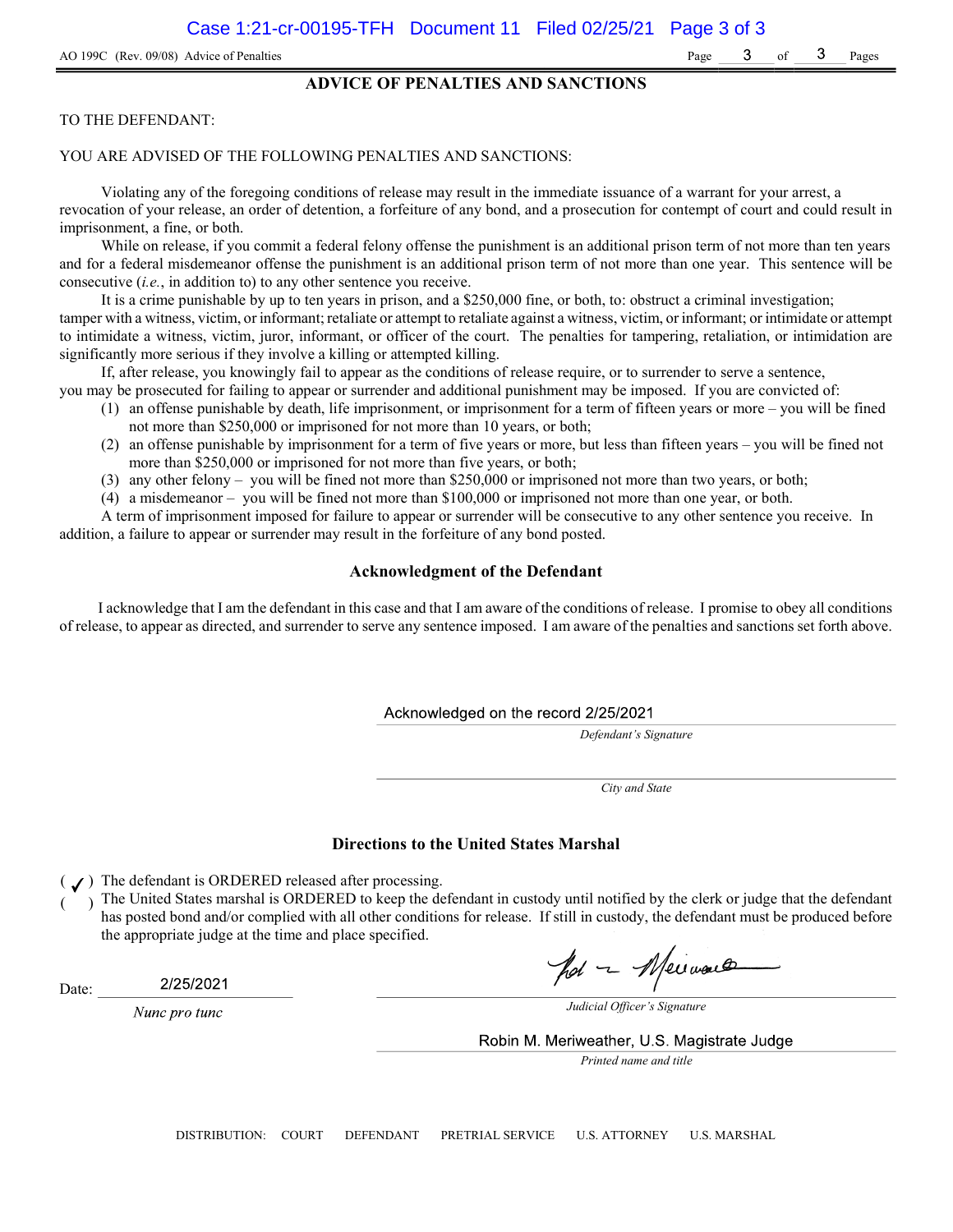AO 98 (Rev. 12/11) Appearance Bond

# UNITED STATES DISTRICT COURT

for the

) ) ) )

District of Columbia

United States of America (1996)

v.

Deborah Sandoval

Defendant

Case No.

### APPEARANCE BOND

#### Defendant's Agreement

I, Deborah Sandoval *(defendant)*, agree to follow every order of this court, or any court that considers this case, and I further agree that this bond may be forfeited if I fail:

 $(X)$  to appear for court proceedings;<br> $(X)$  if convicted, to surrender to serv

if convicted, to surrender to serve a sentence that the court may impose; or

 $(X)$  to comply with all conditions set forth in the Order Setting Conditions of Release.

## Type of Bond

 $(X)$  (1) This is a personal recognizance bond.

(2) This is an unsecured bond of \$

 $($   $)$  (3) This is a secured bond of \$, secured by:

 $($  ) (a)  $\$  , in cash deposited with the court.

( ) (b) the agreement of the defendant and each surety to forfeit the following cash or other property (describe the cash or other property, including claims on it  $-$  such as a lien, mortgage, or loan  $-$  and attach proof of ownership and value):

If this bond is secured by real property, documents to protect the secured interest may be filed of record.

( $\)$  (c) a bail bond with a solvent surety *(attach a copy of the bail bond, or describe it and identify the surety)*:

### Forfeiture or Release of the Bond

Forfeiture of the Bond. This appearance bond may be forfeited if the defendant does not comply with the above agreement. The court may immediately order the amount of the bond surrendered to the United States, including the security for the bond, if the defendant does not comply with the agreement. At the request of the United States, the court may order a judgment of forfeiture against the defendant and each surety for the entire amount of the bond, including interest and costs.